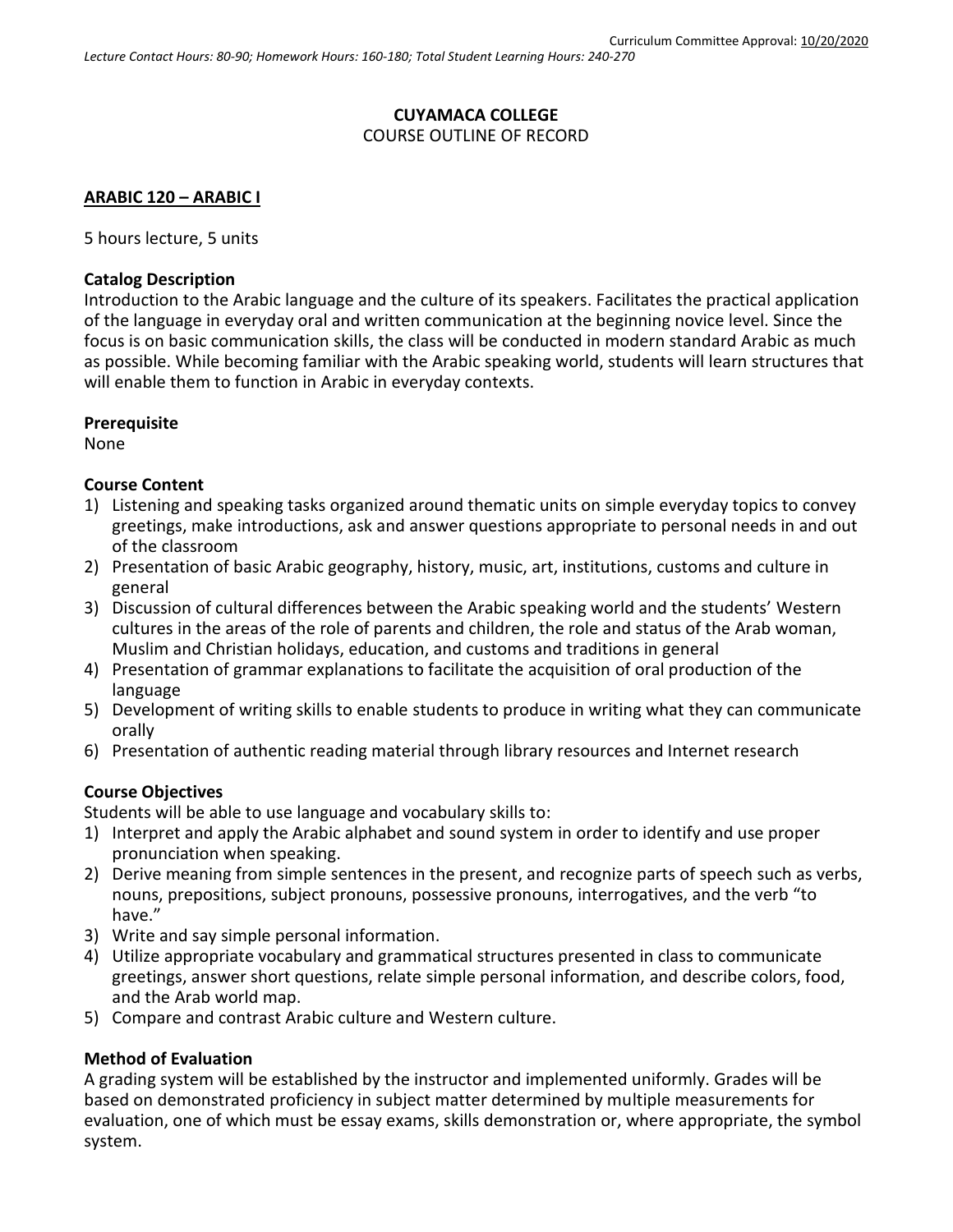- 1) Written and oral exams that demonstrate students' ability to read, write, and speak the Arabic sound system, vocabulary and grammar presented in class.
- 2) Written assignments in which students must use appropriate vocabulary and grammar presented in class.
- 3) Oral presentations that demonstrate students' ability to communicate personal information and daily routine activities.
- 4) Comprehensive oral and written final exam that measures students' ability to utilize appropriate vocabulary and grammatical structures as identified in class.

## **Special Materials Required of Student**

None

# **Minimum Instructional Facilities**

Smart classroom with bulletin board, maps, target language maps

# **Method of Instruction**

- 1) Lecture and discussion
- 2) Presentation of communicative activities and supporting language structures

# **Out-of-Class Assignments**

- 1) Preparation for oral presentations
- 2) Reading assignments
- 3) Written assignments

# **Texts and References**

- 1) Required (representative examples):
	- *a. Brustad, Kristen et al.* Alif Baa with Multimedia: Introduction to Arabic Letters and Sounds*. 3rd edition. Georgetown University, 2010.*
	- b. Alif Baa 3rd edition bundle *(Book + DVD + Website access card), Georgetown University, 2014*. E-Text ISBN: 9781626168114, 1626168113.
- 2) Supplemental: Arabic/English dictionary; Sheai, Aklas. *My Arabic Letters Handwriting Book*. Aklas Sheia, publisher, 2013.

## **Exit Skills**

Students having successfully completed this course exit with the following skills, competencies and/or knowledge:

- 1) Speak in formulaic expressions relating to daily life, environment and routine activities such as simple greetings, leave-takings, and courtesy expressions, family members, numbers, time, dates, colors and basic objects in the immediate environment.
- 2) Function primarily with learned words, phrases and formulaic expressions to list, enumerate, identify and express minimal courtesies and agreement and disagreement.
- 3) Comprehend and produce simple formulaic texts such as schedules, addresses, phone numbers, and ads.
- 4) Speak, understand and use essential vocabulary to read the Arabic literature.
- 5) Apply vocabulary having to do with the family, shopping, home life, weather, seasons and food.
- 6) Describe the social, geographic, cultural and historical aspects of the Arabic people.
- 7) Identify and discuss differences/similarities between U.S. and Arabic culture in family life, food and geography.

# **Student Learning Outcomes**

Upon successful completion of this course, students will be able to:

1) Demonstrate understanding and use of the present tense in reading, writing, speaking and listening activities.